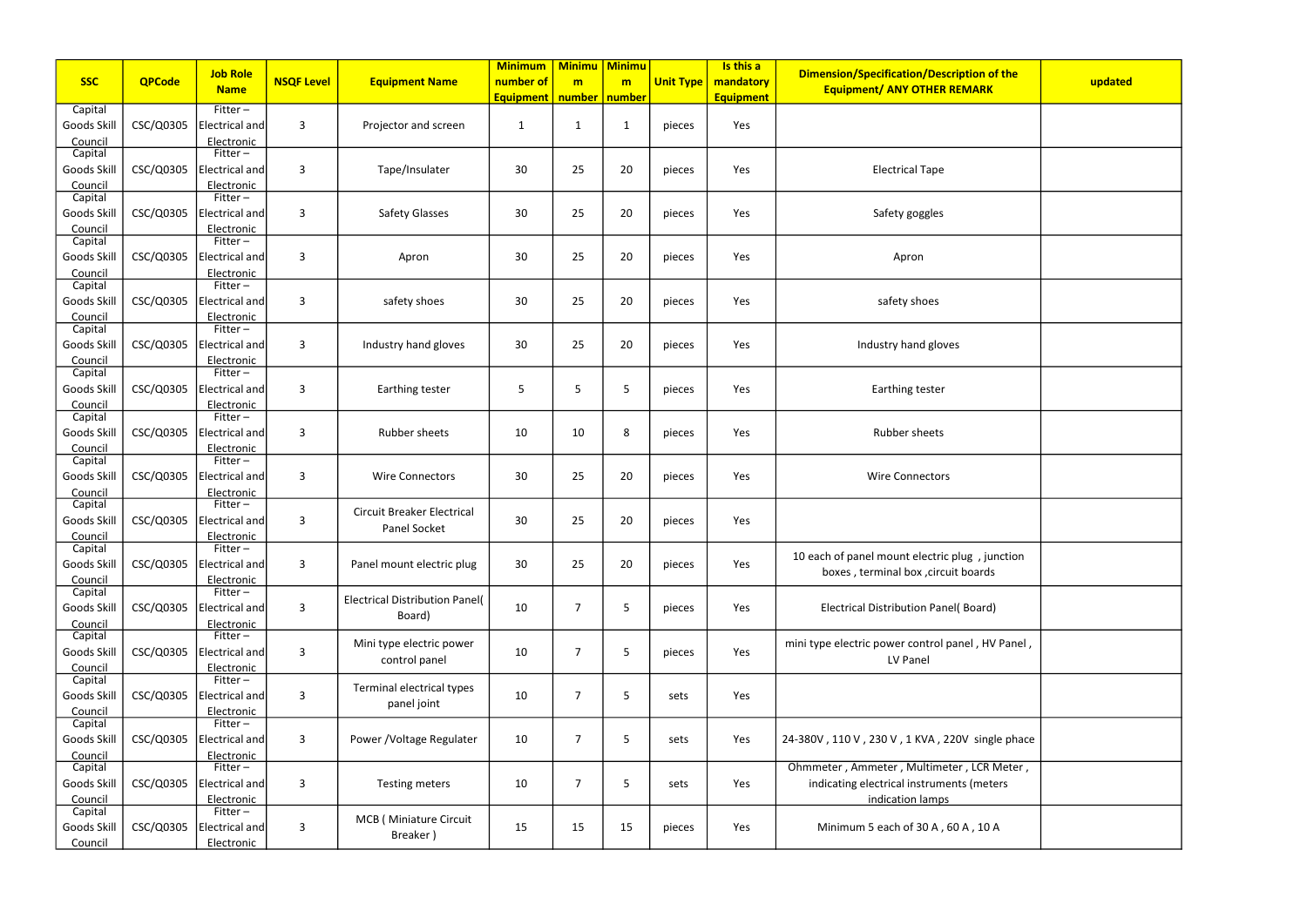| Capital<br>Goods Skill<br>Council | CSC/Q0305 | $Fitter -$<br><b>Electrical and</b><br>Electronic | $\overline{3}$ | <b>RCD (Residual Current Device</b>                  | 10 | 10             | 10 | pieces | Yes |                                                                                                                             |
|-----------------------------------|-----------|---------------------------------------------------|----------------|------------------------------------------------------|----|----------------|----|--------|-----|-----------------------------------------------------------------------------------------------------------------------------|
| Capital<br>Goods Skill<br>Council | CSC/Q0305 | Fitter $-$<br><b>Electrical and</b><br>Electronic | $\overline{3}$ | <b>RCCB(Residual Current Circuit</b><br>Breaker)     | 10 | 10             | 10 | pieces | Yes |                                                                                                                             |
| Capital<br>Goods Skill<br>Council | CSC/Q0305 | $Fitter -$<br>Electrical and<br>Electronic        | 3              | MCCB (Moulded Case Circuit<br>Breaker)               | 10 | 10             | 10 | pieces | Yes | Minimum 9 each of 120 A, 200A, 300 A                                                                                        |
| Capital<br>Goods Skill<br>Council | CSC/Q0305 | Fitter $-$<br><b>Electrical and</b><br>Electronic | $\mathbf{3}$   | <b>ELCB (Earth Leakage Circuit</b><br>Breaker)       | 5  | 5              | 5  | pieces | Yes |                                                                                                                             |
| Capital<br>Goods Skill<br>Council | CSC/Q0305 | Fitter-<br><b>Electrical and</b><br>Electronic    | $\overline{3}$ | Pye Wire Stripper & Cutter<br>(insulated)            | 20 | 15             | 10 | pieces | Yes | Minimum 5 each of heat shrink<br>sleeves, strapping, cable ties, p-clips                                                    |
| Capital<br>Goods Skill<br>Council | CSC/Q0305 | Fitter $-$<br>Electrical and<br>Electronic        | 3              | cable ties                                           | 15 | 15             | 15 | Sets   | Yes | Minimum 5 each of spade end, loops, tags and pins                                                                           |
| Capital<br>Goods Skill<br>Council | CSC/Q0305 | Fitter $-$<br><b>Electrical and</b><br>Electronic | 3              | electrical clips                                     | 10 | 10             | 10 | sets   | Yes |                                                                                                                             |
| Capital<br>Goods Skill<br>Council | CSC/Q0305 | Fitter-<br><b>Electrical and</b><br>Electronic    | $\overline{3}$ | color coding wires/cables                            | 25 | 25             | 25 | sets   | Yes | Mimimum 5 each of Red, Black, yellow, blue, green                                                                           |
| Capital<br>Goods Skill<br>Council | CSC/Q0305 | Fitter $-$<br>Electrical and<br>Electronic        | 3              | twisted pair/ribbon                                  | 3  | 3              | 3  | sets   | Yes | Cables                                                                                                                      |
| Capital<br>Goods Skill<br>Council | CSC/Q0305 | Fitter $-$<br><b>Electrical and</b><br>Electronic | 3              | Copper Wire                                          | 1  | $\mathbf{1}$   | 1  | sets   | Yes | One set each of laminated copper, braided copper,<br>single core, screened, twisted pair/ribbon,<br>multicore, fibre-optic, |
| Capital<br>Goods Skill<br>Council | CSC/Q0305 | Fitter-<br><b>Electrical and</b><br>Electronic    | 3              | drives and PLC                                       | 10 | $\overline{7}$ | 5  | pieces | Yes | Minimum 3 each of speed control AC & DC drive,<br>varible speed drives                                                      |
| Capital<br>Goods Skill<br>Council | CSC/Q0305 | $Fitter -$<br>Electrical and<br>Electronic        | 3              | limit switches                                       | 10 | 10             | 10 | boxes  | Yes | push button, toggle, plugs/sockets, SMPS                                                                                    |
| Capital<br>Goods Skill<br>Council | CSC/Q0305 | $Fitter-$<br>Electrical and<br>Electronic         | 3              | Transformers and chokes                              | 10 | 10             | 10 | pieces | Yes | Each 10                                                                                                                     |
| Capital<br>Goods Skill<br>Council | CSC/Q0305 | $Fitter -$<br><b>Electrical and</b><br>Electronic | 3              | Sensors                                              | 5  | 5              | 5  | sets   | Yes | flow sensors, pressure sensors circuit<br>breakers/fuses, Relays                                                            |
| Capital<br>Goods Skill<br>Council | CSC/Q0305 | $Fitter-$<br>Electrical and<br>Electronic         | 3              | lamps/LED                                            | 30 | 25             | 20 | boxes  | Yes | Minimum 15 each of Lamp and Led                                                                                             |
| Capital<br>Goods Skill<br>Council | CSC/Q0305 | Fitter $-$<br>Electrical and<br>Electronic        | 3              | cables and<br>individual wiring/fibre optic<br>links | 5  | 5              | 5  | sets   | Yes | correct sizes and types, good condition                                                                                     |
| Capital<br>Goods Skill<br>Council | CSC/Q0305 | $Fitter-$<br><b>Electrical and</b><br>Electronic  | 3              | soldering kits                                       | 15 | 12             | 10 | sets   | Yes | soldering, crimping, no-wash fluxing, tin/lead<br>soldering; lead-free soldering                                            |
| Capital<br>Goods Skill<br>Council | CSC/Q0305 | $Fitter -$<br>Electrical and<br>Electronic        | 3              | PLC software                                         | 15 | 12             | 10 | sets   | Yes | SLD software - (single line diagram), insulation<br>resistance, flashover testing, continuity, short circuit<br>testing     |

| 00 A                   |  |
|------------------------|--|
|                        |  |
| ວຣ                     |  |
| and pins               |  |
|                        |  |
| lue,green              |  |
|                        |  |
| d copper ,<br>bon,     |  |
| C drive,               |  |
| SMPS                   |  |
|                        |  |
| uit                    |  |
| d                      |  |
| ion                    |  |
| in/lead                |  |
| ulation<br>ort circuit |  |